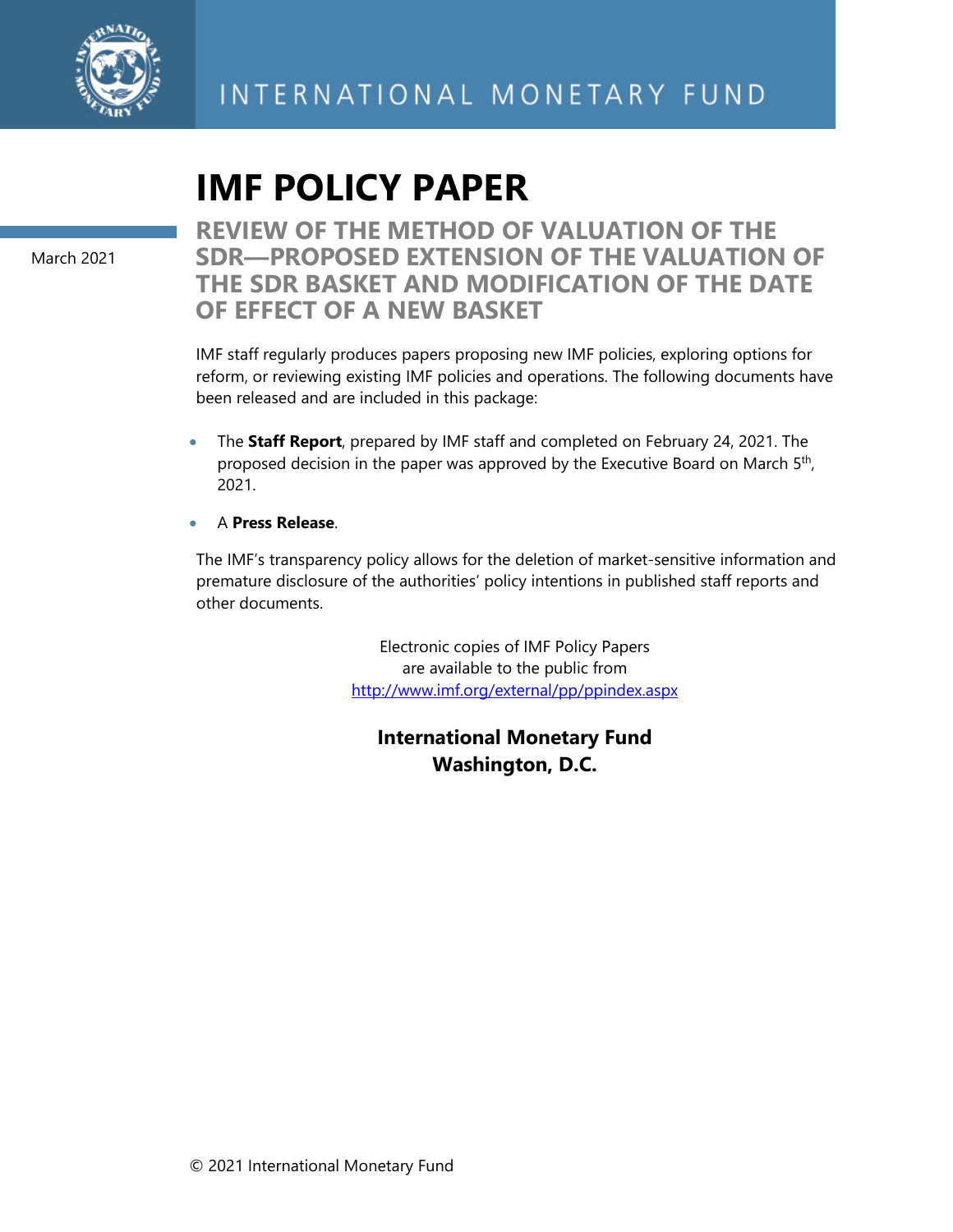

February 24, 2021

**REVIEW OF THE METHOD OF VALUATION OF THE SDR— PROPOSED EXTENSION OF THE VALUATION OF THE SDR BASKET AND MODIFICATION OF THE DATE OF EFFECT OF A NEW BASKET** 

## **EXECUTIVE SUMMARY**

**This paper proposes that the Executive Board extend the valuation of the Special Drawing Right (SDR), and change the effectiveness date of the next SDR valuation basket.** The current SDR valuation basket will expire on September 30, 2021, and the Board is expected to conclude the next review of the SDR valuation in time for the next SDR valuation basket to take effect on October 1, 2021. Staff proposes that the current basket be extended from September 30, 2021 through July 31, 2022, and the effectiveness date of the next SDR valuation basket changed from October 1, 2021 to August 1, 2022, allowing for a postponement of the review of the SDR valuation. This proposal would require the Executive Board's approval by a 70 percent majority of the total voting power.

Staff sees merit in the proposed changes for a number of reasons:

 A proposed postponement of the review would contribute to ongoing efforts to prioritize work during the COVID-19 crisis, considering that there is a parallel quinquennial SDR workstream (the case for a general SDR allocation), which, unlike the SDR valuation review, has an end-June 2021 deadline set in accordance with the Articles of Agreement. This postponement is not expected to have major downsides or materially affect the outcome of the next review and would also avoid the bunching of these workstreams in the future.

 The proposed postponement also offers an opportunity to select a more suitable effectiveness date for a new valuation basket taking into account feedback from SDR users who face portfolio rebalancing difficulties as financial markets in China are closed on October 1, the date of effect of a new basket under current Board decisions.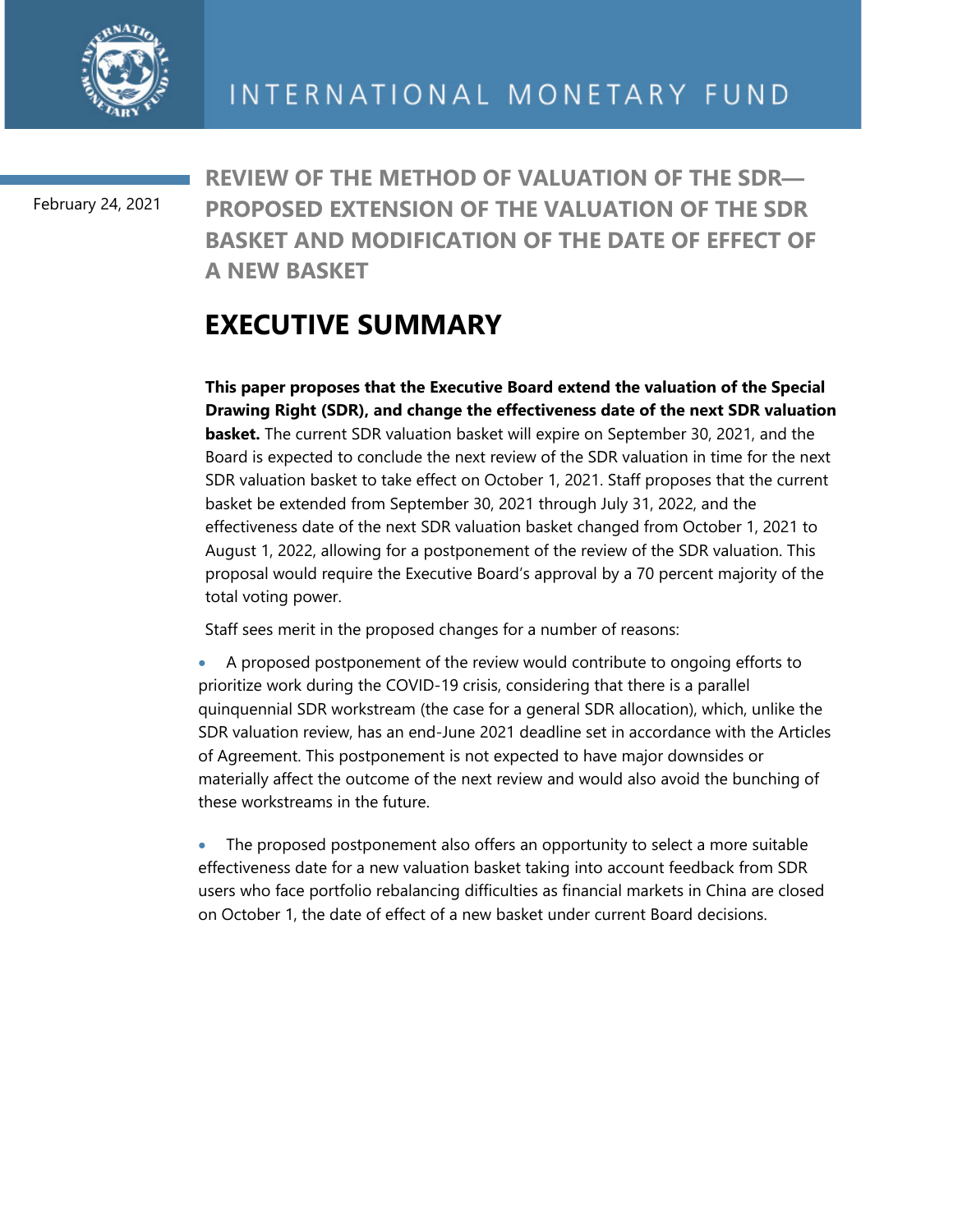Approved By **Ceyla Pazarbasioglu, Andrew Tweedie, and Rhoda Weeks-Brown**

Prepared by the Finance, Legal, and Strategy, Policy and Review Departments. The team was led by G. Everaert and M. Nkusu (both FIN), C. Tovar (SPR), and A. Rosha (LEG) with inputs by B. Khan and M. Wang (both FIN), H. Pham, D. Schwarz, and C. Thiemann (all LEG); and M. Takebe (SPR) under the guidance of A. Corbacho (SPR), O. Unteroberdoerster and H. Hatanpaa (both FIN) and the supervision of K. Kostial (SPR), Z. Murgasova (FIN), and B. Steinki (LEG).

### **CONTENTS**

| <b>INTRODUCTION</b>                                                  |  |
|----------------------------------------------------------------------|--|
| CONTEXT AND THE CASE FOR POSTPONING THE SDR VALUATION REVIEW TO 2022 |  |
| <b>PROPOSED CHANGES</b>                                              |  |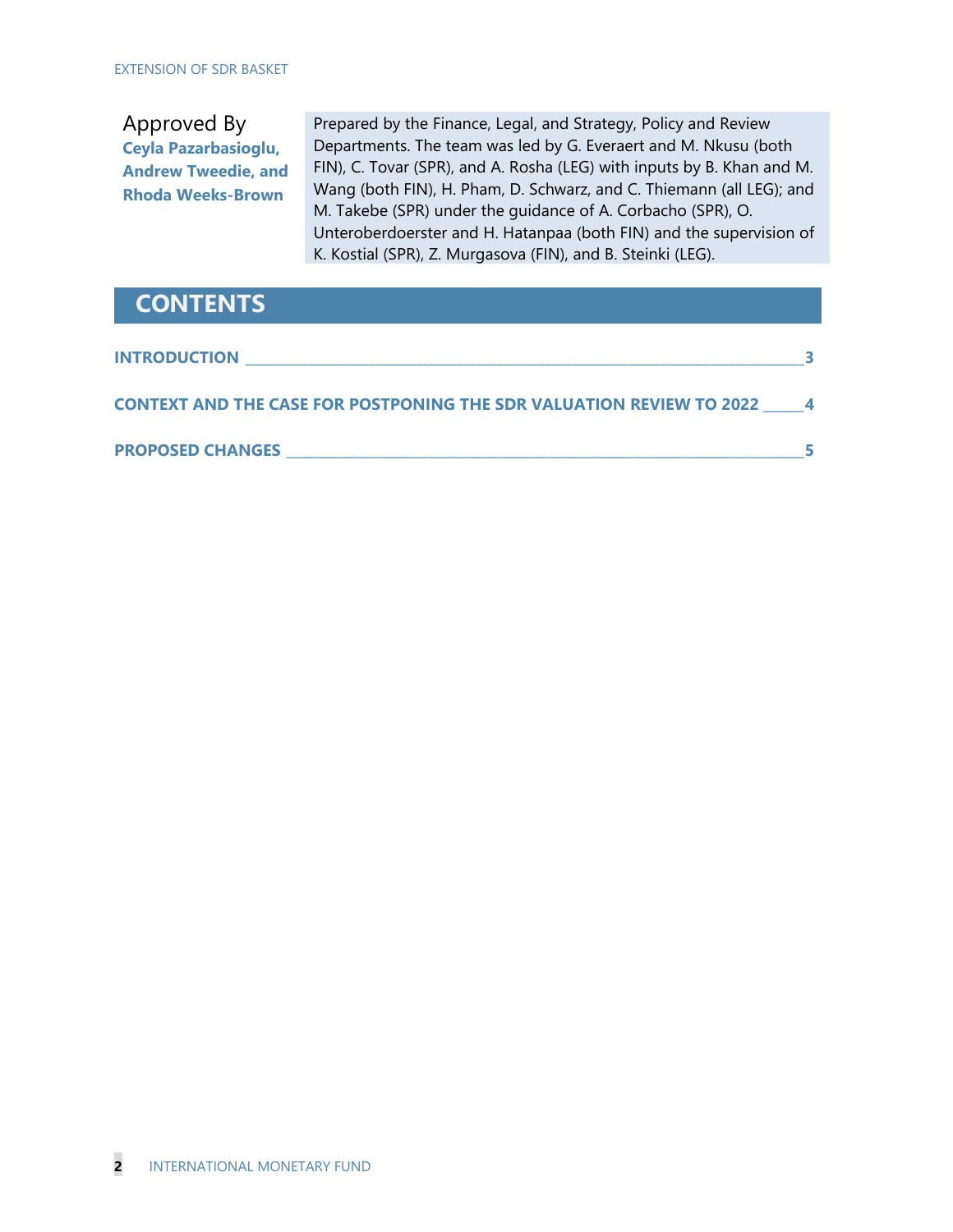## **INTRODUCTION**

#### **1. The method of valuation of the Special Drawing Right (SDR) is reviewed every five**

**years**. Under the current framework for SDR valuation, this SDR valuation review covers the size of the SDR valuation basket (i.e., the number of currencies in the basket), the specific currencies to be included in the basket, and the respective weights of those currencies. At the same time the Board reviews the financial instruments to be included in the SDR interest basket.<sup>1</sup> On the last business day before a new SDR valuation basket becomes effective (transition date), the amounts of each currency in the SDR basket are determined such that they correspond to the currency weights determined by the Executive Board when completing the review. The currency amounts remain fixed over the five-year SDR valuation period.

**2. Under current Executive Board decisions2, the next SDR valuation review will decide on the SDR valuation basket that would come into effect on October 1, 2021.** The Executive Board completed the last SDR valuation review in November 2015. This followed the Board discussion of initial considerations for the review in August 2015. As part of the review decision, the Board approved an extension of the four-currency SDR basket in place at the time beyond December 31, 2015 through September 30, 2016. The Board decided that, effective October 1, 2016, the *renminbi* (RMB) be determined a freely usable currency and that, effective that date, it would be included in the SDR basket as the fifth currency along with the US dollar, the euro, the yen, and the British pound. The Board further decided that the SDR basket should be revised effective October 1, 2021 and thereafter on the first day of each subsequent period of five years.

**3. This paper proposes to change the date for the effectiveness of the next SDR valuation basket from October 1, 2021 to August 1, 2022, effectively postponing the next SDR valuation review to 2022.** With two major five-yearly SDR-related workstreams expected in 2021—i.e., the SDR valuation review and the case for a general allocation or cancellation of SDRs<sup>3</sup>—the proposal to postpone the SDR valuation review would contribute to broader efforts to prioritize work during the COVID-19 crisis and also phase work pressures in the future by eliminating the overlap of these

 $1$  The daily valuation of the SDR exchange rate, including the currency amounts that enter its calculation, can be found at https://www.imf.org/external/np/fin/data/rms\_sdrv.aspx. The weekly calculation of the SDR interest rate can be found at https://www.imf.org/external/np/fin/data/sdr\_ir.aspx .

 $^2$  See Executive Board Decision No. 15891-(15/109), adopted November 30, 2015 and Executive Board Decision No. 16061-(16/91), adopted September 30, 2016.

 $3$  The Articles of Agreement provide for periodic consideration and decisions on SDR allocations or cancellations in the context of consecutive basic periods of normally five years (Article XVIII, Section 2(a)). Pursuant to Article XVIII, Section 4(c), the Managing Director (MD) is required to submit a report on her proposal to the Board of Governors (BoG) regarding a general allocation or cancellation of SDRs for the Twelfth Basic Period no later than end-June 2021. Staff work to assess whether there is a case for an SDR allocation, which will inform the MD's proposal, will thus need to be completed in the first half of 2021.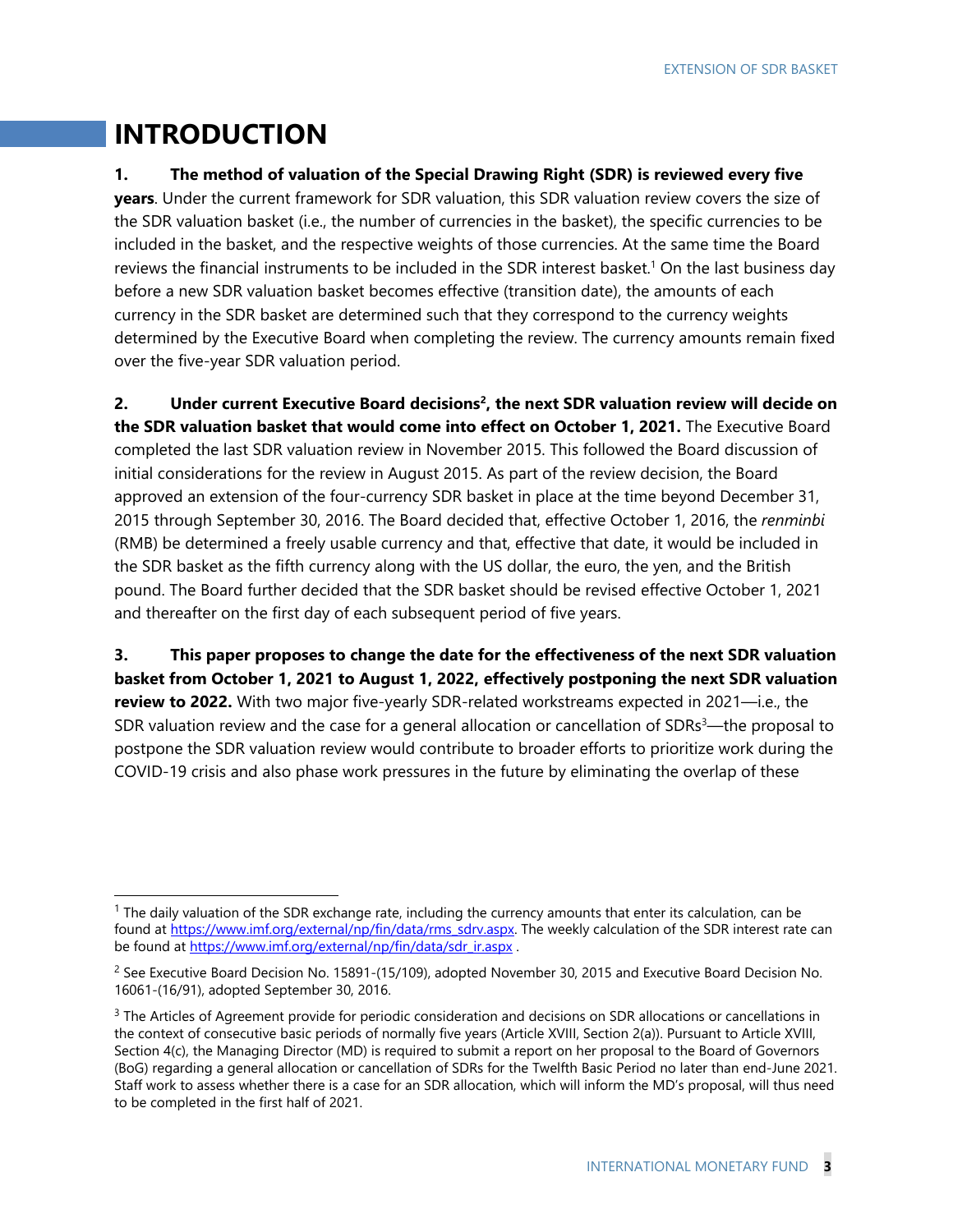workstreams. Postponing the review is not expected to have a material impact and the new effectiveness date will improve portfolio rebalancing by SDR users.<sup>4</sup>

**4. The paper is organized as follows**. The next section puts the challenge of conducting the SDR valuation review in 2021 into context and considers the merits of postponing the review to 2022. The subsequent section proposes a specific date of effect of a new basket and discusses other practical and legal considerations. The paper concludes with a draft decision, which may be adopted by the Executive Board by a seventy percent majority of the total voting power.

## **CONTEXT AND THE CASE FOR POSTPONING THE SDR VALUATION REVIEW TO 2022**

**5. Postponing the review would allow separating the timing of the two important SDR workstreams, thereby helping to alleviate work pressures**. Due to the extension of the then prevailing SDR basket from December 31, 2015 through end-September 2016 and the corresponding reset of the five-year review cycle thereafter (¶2), the work on the SDR valuation review cycle would, going forward, coincide with the work on the SDR allocation—assuming the standard five-yearly cycle of the SDR allocation workstream. A postponement of the SDR valuation review would separate the two workstreams, thereby helping to alleviate work pressures (for staff in affected departments and the Board), not only during the COVID-19 crisis but also in future fiveyearly cycles.

### **6. Postponing the SDR valuation review would facilitate work prioritization without any major downsides**. It is not expected to materially affect the outcome of the next review given that the methodology used relies on five-year averages of Board-approved indicators to derive the weights of currencies in the basket. There are also no operational concerns for the SDR interest rate.5

**7. The SDR valuation review can be postponed by extending the current valuation basket.** The Executive Board may extend the valuation of the SDR basket through an Executive Board decision. In contrast, the timing for the Managing Director to make a recommendation on a general allocation or cancellation of SDRs for the next basic period is established under the Articles, leaving no flexibility to adjust the work program in this area.

### **8. Postponing the review would also allow for a more suitable effectiveness date for a new valuation basket while facilitating planning.** October 1 coincides with the beginning of the

<sup>4</sup> The term "SDR user" refers to both the participants in the SDR Department, the IMF and its members, and 15 prescribed holders regarding their use of official SDRs, and to third parties in their use of the SDR as a unit of account or other reference, for example, deposits denominated in SDR or investment products based on the SDR basket composition.

<sup>&</sup>lt;sup>5</sup>The SDR interest rate would continue to be determined weekly based on a weighted average of representative interest rates on short-term government debt instruments in the money markets of the SDR basket currencies, with a floor of 5 basis points (Rule T-1). As usual, the next SDR valuation review will cover also the review of the financial instruments included in the SDR interest rate basket.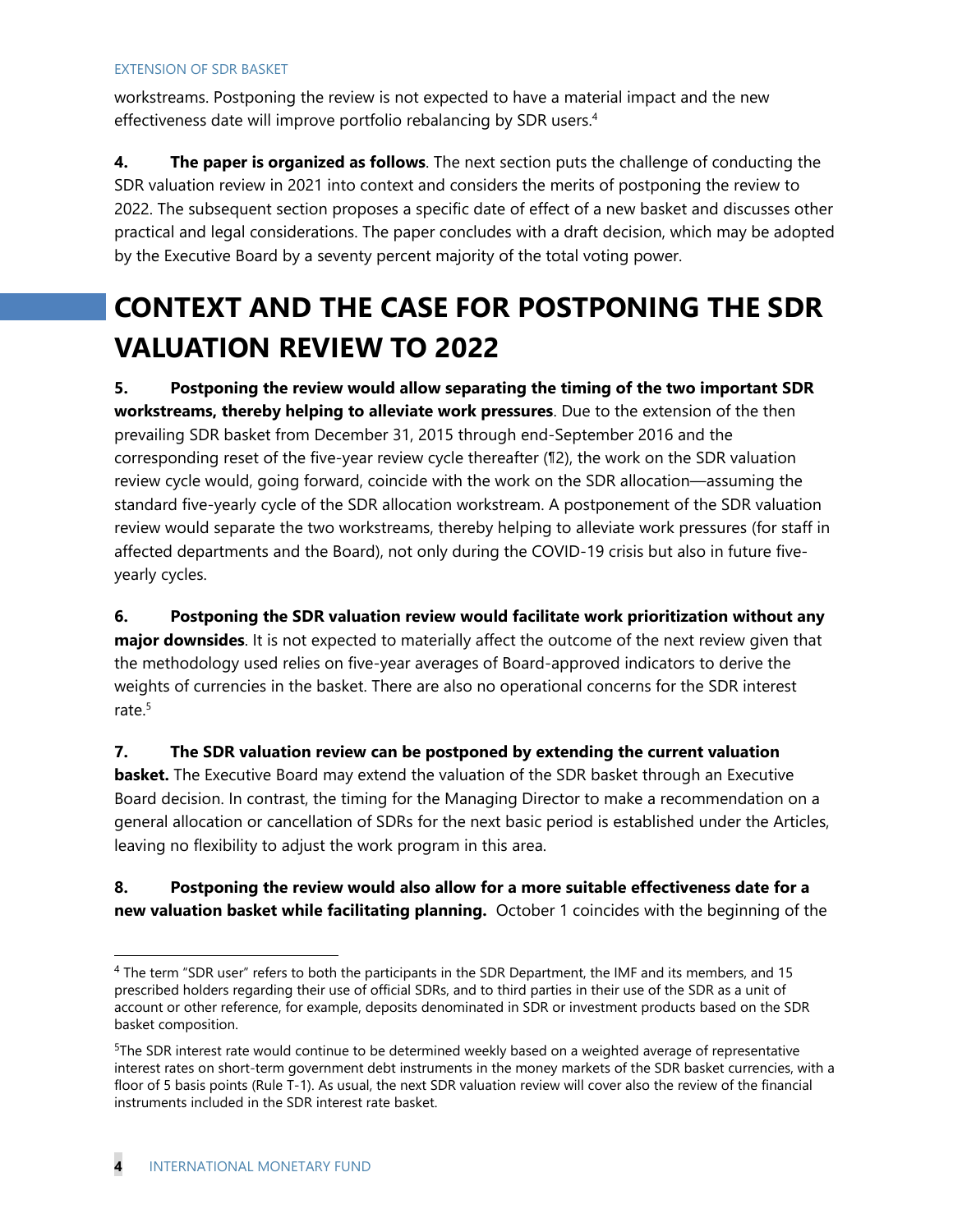Chinese Golden Week holiday during which financial markets in China are closed. SDR users have therefore indicated, based on their experience in 2016, that October 1 is not a suitable date of entry into effect of a new basket as it complicates portfolio rebalancing. They have suggested that it would be best to avoid changes on dates around which markets are closed or trading is thin in major markets and a change in the effectiveness date is an opportunity to take these constraints into account.

## **PROPOSED CHANGES**

**9. Staff proposes to extend the current SDR valuation basket from September 30, 2021 through July 31, 2022 and change the effectiveness date of a new basket to August 1, 2022**. The proposed extension of the current SDR valuation basket would permit a Board discussion of the SDR valuation review in late spring of 2022, leaving sufficient time between the two major SDRrelated workstreams to conduct the analysis.<sup>6</sup> The selection of the proposed effectiveness date of a new SDR valuation basket takes into account practical accounting considerations. In particular, it appears desirable to have SDR basket changes enter into effect at the beginning of a month consistent with the standard market practice of rebalancing portfolios at month beginnings. There is no timing limit on the effectiveness of the related SDR interest rate basket, which has been determined in accordance with Article XX, Section 3.7

**10. The proposed decision on extension of the current SDR basket may be adopted by a** 

**70 percent majority of the total voting power.** The special majority is required as the extension of the current SDR basket to July 31, 2022 and the establishment of a new effective date for the next SDR basket would deviate from the periodicity of SDR valuation, which constitutes part of the current valuation method (Article XV, Section 2). If the proposed changes are approved, the SDR valuation basket that would be decided at the conclusion of the next SDR valuation review would take effect from August 1, 2022.

**11. The delay of the new basket effectively resets the five-yearly cycle of the SDR** 

**valuation reviews.** The current SDR valuation basket would be extended to July 31, 2022 and the next SDR valuation review should take place in time to allow for the new basket to take effect on August 1, 2022. Thereafter, the five-yearly revisions of the SDR basket would be taking effect on August 1. In line with previous practice, it is expected that the Executive Board's decisions regarding SDR basket revisions would be adopted well in advance of the August 1 date in order to provide sufficient notice to allow adequate time to make necessary changes and to complete any consultations that might be required.

 $6$  If the proposed changes are approved, a press release will be issued to inform interested parties.

 $<sup>7</sup>$  The SDR interest basket consists of the following representative interest rates for the five SDR basket currencies:</sup> three-month benchmark yield for China Treasury bonds as published by China Central Depository and Clearing Co; three-month spot rate for euro area central government bonds with a rating of AA and above published by the European Central Bank; three-month Japanese Treasury Discount bills; and three-month UK Treasury bills; and threemonth US Treasury bills.